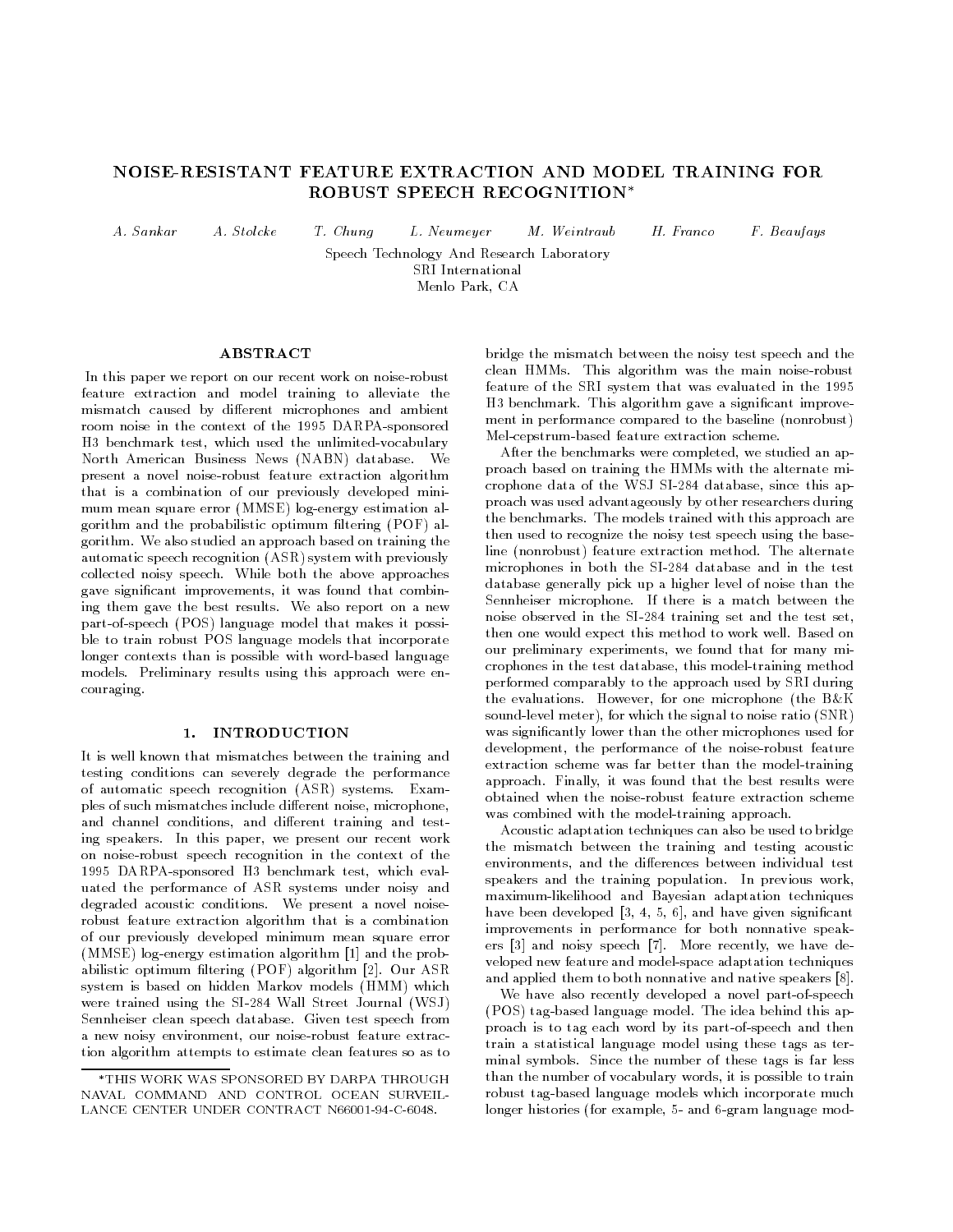els) than is possible with word-based language models. Preliminary experiments using this approach for the 1995 H3 test were encouraging.

The rest of this paper is organized as follows. In Section 2, we briefly describe the 1995 H3 task. In Section 3 we present the new noise-robust feature extraction algorithm. In Section 4 we describe our acoustic adaptation algorithms. In Section 5 we describe the language models we used for the benchmarks. In Section 6 we give the results of the SRI system on the H3 benchmark. In Section 7, we present our initial results by training HMMs using the alternate microphone SI-284 database and compare it to the robust feature-extraction approach used by SRI during the benchmark. Finally we present our conclusions in Section 8

#### $2<sup>1</sup>$ 2. THE 1995 H3 TASK

The 1995 H3 task was designed to improve basic speaker-independent (SI) speech recognition performance on unlimited-vocabulary read speech under acoustical conditions that are somewhat more varied and degraded than speech used in previous DARPA evaluations. The evaluation data consisted of 20 speakers each reading 15 North American Business News (NABN) utterances. The utterances were recorded using a close-talking Sennheiser microphone and one other alternate microphone. The alternate microphone was fixed for each speaker but could vary from speaker to speaker. The test comprised two parts: the H3- P0 test measured the performance on the alternate microphone data, and the H3-C0 test measured the performance on the Sennheiser data.

For development, NIST provided data from each speaker recorded through the Sennheiser microphone and simultaneously through seven other microphones. In order to create a development test set from this data for the H3-P0 test, we sampled each of the seven alternate microphones evenly across the 20 speakers to generate about 300 test sentences. For the H3-C0 test data, we used the same utterances recorded through the Sennheiser channel. The acoustic models we used were continuous-density, genonic HMMs [9]. Separate HMMs were trained for males and females using the SI-284 Sennheiser WSJ data. These genonic HMMs have about 1,800 Gaussian mixtures, each with 32 components. For development, we generated a statistical language model using the 60,000 most frequent words in the 1994 NABN text corpus.

In order to facilitate quick experimentation during development, we generated word lattices for the H3-C0 Sennheiser test speech with the genonic HMMs described above using a forward-backward search, a bigram language model, and the word-life algorithm described in [10]. These lattices were then used for experimenting with different algorithms for the noisy H3-P0 data. While this gives overly optimistic results for the H3-P0 data, these results can still be used to qualitatively compare the performance of different algorithms.

#### 3. NOISE-ROBUST FEATURE EXTRACTION  $3<sub>1</sub>$

In order to reduce the mismatch caused by ambient room noise, we experimented with methods based on the MMSE log-energy estimation method [1] and the POF algorithm [2], which were previously developed at SRI. We then developed a new method that combined these two approaches.

### 3.1. MMSE log-energy estimation

Suppose the observed speech  $y$  is generated by passing the sum of the original speech  $x$  and colored noise  $n$  through a microphone channel. If the noise and speech are assumed to be uncorrelated, then we can write

$$
P_y(\omega) = P_x(\omega)H_1^2(\omega) + P_{n_w}H_c^2(\omega)H_1^2(\omega), \qquad (1)
$$

where  $H_1$  and  $H_c$  are the frequency responses of the microphone channel and the noise-coloring filter, respectively,  $P_y$ and  $P_x$  are the power spectra of y and x, and  $P_{n_w}$  is the white-noise spectrum. Estimates of the power spectra are used to compute the log-power  $L_k$  in each Mel filter-band,  $k$ . This is then followed by an inverse discrete cosine transform (DCT) operation to compute the Mel-cepstrum. The estimates  $L^y$  of the log-energy of the noisy speech are distorted because of the noise. The MMSE approach estimates the clean log-energy  $L^x$  given the observed log energy  $L^y$ by computing the conditional expected value of the clean log-energy given the noisy log-energy [1]. Thus

$$
\hat{L}^x = E\left[L^x | L^y\right] \tag{2}
$$

Once the MMSE estimates of the log-energy are computed, we apply the inverse discrete cosine transform to get the Mel cepstrum.

#### $3.2.$ The POF approach

The POF approach differs from the MMSE approach in that no particular model of signal and noise interaction is assumed. Instead, it is assumed that the original (clean) speech cepstra  $x_c$  can be recovered from the noisy speech cepstra  $y_c$  by applying a set of linear transformations to the noisy speech cepstra. Each transformation in the set is tied to a separate acoustic region [2]. In order to train the POF filters, it is necessary to use stereo pairs of cepstrum vectors from noisy and clean speech. Ideally, we would like to use stereo pairs where the noisy speech matches that observed in the test environment. Unfortunately, this is not always possible since the test environment changes according to the application. For the research reported in this paper, we created the stereo training pairs by adding white noise to clean WSJ speech. While this is not optimal, we got a signicant improvement in performance by using this technique. We trained POF lters at various SNRs from -5 dB to 34 dB at 3 dB intervals. During testing, we computed the SNR for a sentence and used the POF filter with the closest SNR. This approach is similar to our previous work [7]. However, in [7] the noise used to train the POF filters was matched with the test environment noise.

#### 3.3. MMSE/POF combined approach

The above two approaches can be easily combined as follows. First, the noisy speech is processed using the MMSE log-energy estimation algorithm. The cepstrum derived as a result of this approach is then mapped to an estimate of the clean cepstrum using the POF algorithm.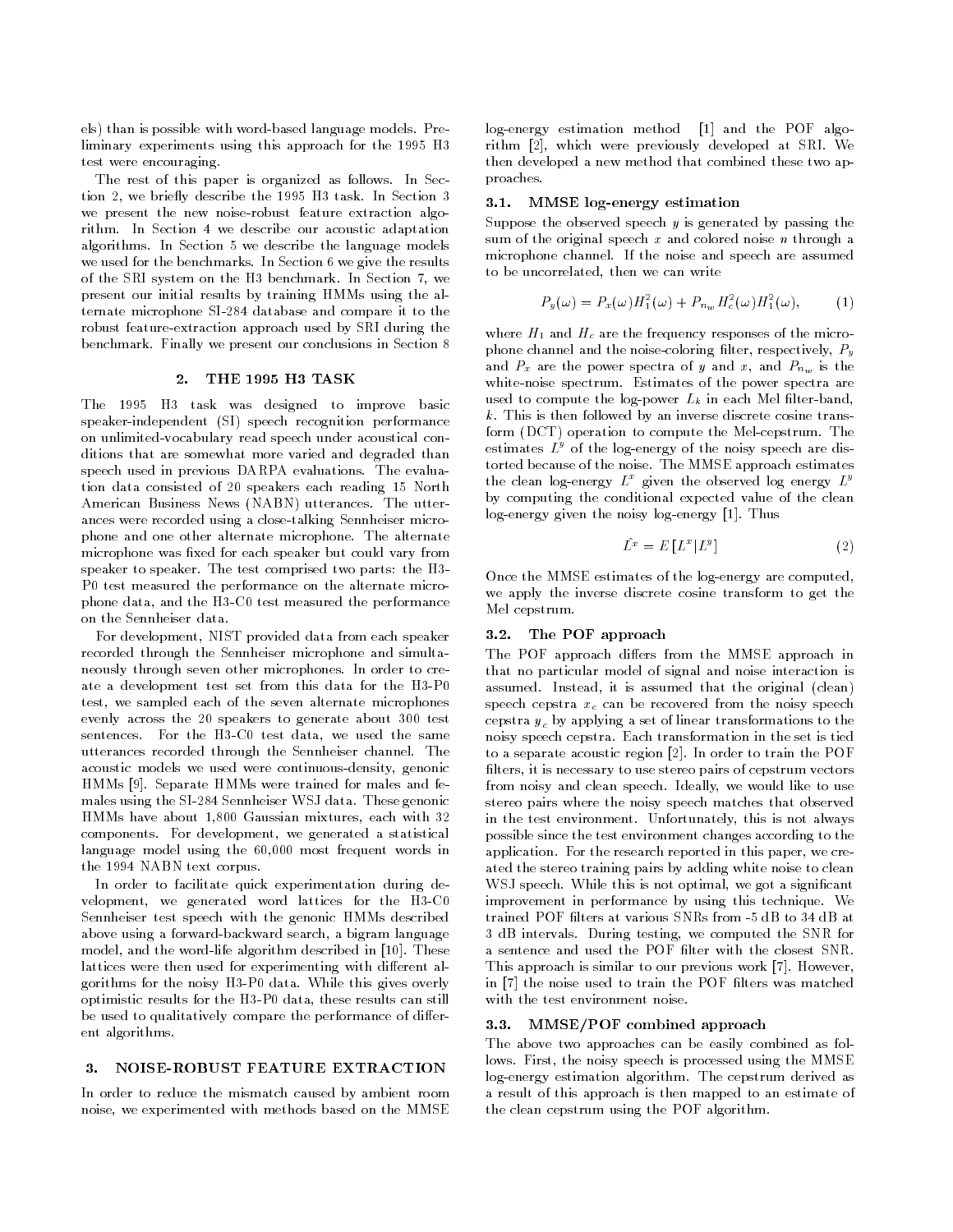| II | DO 1 |  |
|----|------|--|
| II |      |  |

Table 1. Word Error Rate (percent) Performance

The results of all the above techniques are shown in Table 1. As can be seen from the table, the MMSE and POF approaches individually gave a significant improvement compared to the baseline case. However, the combined approach gave the best results, even though it was only slightly better than the POF approach on this database. However, since these experiments were performed using clean lattices, the difference between the real error rate and the error rate measured with clean lattices tends to be larger as the error rate becomes larger. This is because the constraints imposed by the lattice do not allow as many high-error paths as a full grammar search network. However, for low error rates, the lattice error tends to reflect the true error. This was also veried by our experiments. For this reason, we expect the difference between the error rate for the combined algorithm and the POF algorithm to be larger than what the table shows. We also applied the MMSE+POF algorithm to the Sennheiser test data and found that it slightly improved the performance. Based on this result, we decided to use the MMSE+POF feature extraction scheme for both the alternate microphone data and the Sennheiser data.

### 4. ACOUSTIC ADAPTATION

Acoustic adaptation can also be used to reduce the mismatch between training and testing acoustic environments. In previous work, maximum-likelihood (ML) and Bayesian adaptation algorithms have been developed [3, 11, 4, 5, 6], and applied to nonnative speech recognition [3] and noisy speech recognition [7]. In particular, maximum-likelihood adaptation has been applied in both the feature-space and model-space [4, 8]. In feature-space schemes, the test speech features are transformed to match the trained models, whereas in model-space schemes, the model parameters are transformed to match the test features.

In our previous ML adaptation algorithms, we used an affine transformation for each feature component  $[3, 4]$ . This transform results in a corresponding transformation of the HMM mean and variance vectors. In order to approximate complex functions, a separate transform is used for different Gaussian clusters [3]. The mapping was applied separately to each feature component in order to make the problem mathematically tractable. However, if only the mean vectors are transformed and the variances left untransformed, then a full-matrix affine transformation can be easily estimated [12]. This approach was found to give better results than a component-wise transformation for speaker adaptation because of the modeling of the dependencies between feature components [8].

We have also developed adaptation methods that use transformations of the HMM variances as described in [4, 11, 8]. In one feature-space approach, we assume that the test features are obtained by adding a random bias term to the original speech features [4, 11]. The bias is modeled as a Gaussian random variable with mean  $\mu_b$  and variance

 $\sigma_{b}^{-}$ . The speech means and variances are now transformed by adding the mean and variance of the random bias to the HMM means and variances. In a second model-space approach, we have developed a technique for scaling the HMM variances [4, 8]. In this case, each component of the variance vector (in a diagonal covariance matrix) is scaled according to

$$
\sigma_y^2 = \alpha \sigma_x^2, \tag{3}
$$

where  $\alpha$  is a scale factor to be estimated. We have previously reported improvements by using variance transformations for both channel mismatches [11, 4] and speaker adaptation [8]. Because of lack of time, we did not use this approach for the H3 evaluations. However, the variance scaling transformation of Equation 3 was used to advantage in the H3 evaluations by other researchers [13]. We note that the different adaptation techniques described above can be applied in sequence as in [8].

In the H3 test, the speaker session boundaries are assumed to be known, and this information could be used by adaptation algorithms. We derived initial hypotheses for each session by generating N-best lists using the baseline acoustic models and bigram language models. These lists were rescored using trigram language models to generate the hypotheses that were used for acoustic adaptation. The method we used was a block-diagonal [8] matrix affine transformation  $[12]$  of the HMM mean vectors. The adapted models were then used to acoustically rescore the N-best lists. We also used adapted crossword models in a similar acoustic rescoring pass, the only difference being that for the crossword models we also used an unseen triphone modeling scheme [14]. In order to adapt the cross word models, we used a context-independent (CI) phone loop as the reference for each sentence. This procedure was used mainly because of the lack of time. However we have previously found that at operating error rates of about 20%, the performance of the CI phone loop approach is comparable to that of an approach using the first-pass hypotheses for adaptation [15]. An advantage of the CI-phone loop approach is that we do not have to do a recognition pass through a large network in order to generate hypotheses before adaptation.

### 5. LANGUAGE MODELING

The SRI evaluation system made use of four different language models, all based on the 60,000 word vocabulary that had been selected for the official CMU language model. A bigram backoff model (a subset of the trigram model supplied by CMU) was used during decoding. The other three language models were used only as knowledge sources for reordering N-best lists. The rescoring used log probability scores from the language models and combined them by optimized linear weighting (see Section 6). The rescoring models were a standard backoff word trigram language model, a 5-gram part-of-speech model, and a 4th-order POS-based hidden Markov model. We will describe each in turn.

### 5.1. Word trigram model

The word trigram model used was a standard backoff language model generated using Good-Turing discounting. It was based on the trigram counts supplied by CMU, which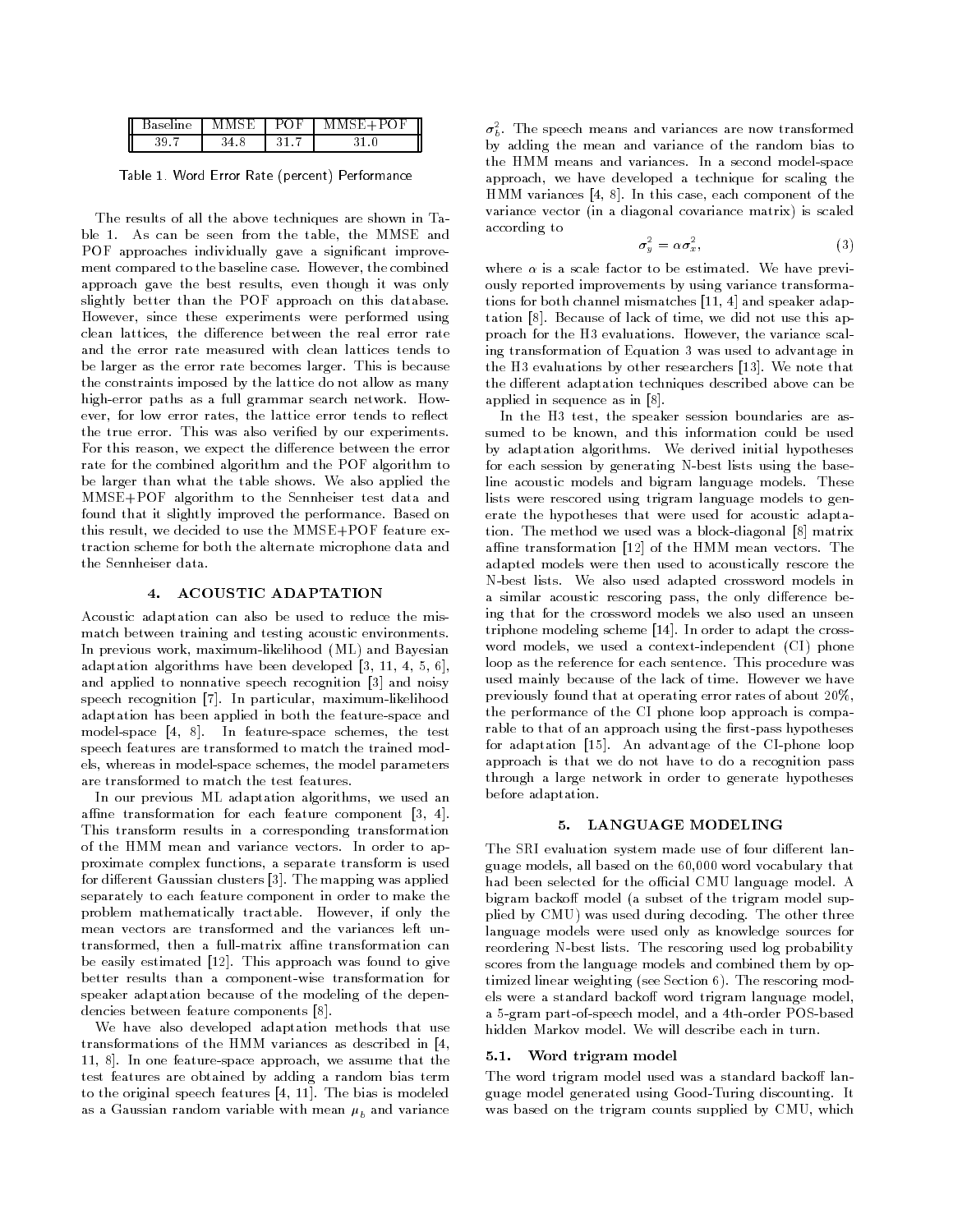were obtained from 305 million words of NABN sources. We lowered the n-gram cut-offs relative to the official trigram model so as to include all bigrams, and trigrams occurring at least twice, resulting in 16.5 million bigrams and 22.5 million trigrams.

### 5.2. Part-of-speech 5-gram model

A second knowledge source evaluates hypotheses according to their POS sequences. The rationale behind the POS model is that it can model syntactic dependencies that are outside the scope of the usual word-based N-gram models. Because of the much smaller vocabulary (173 POS labels in our case), a tag-based model of order 5 or higher can be trained and used effectively given the available training data. For POS tagging we use the well-established probabilistic paradigm that models word sequences as outputs from a hidden Markov process whose states are POS Ngrams [16].

For a given word sequence  $w_1 \ldots w_n$  we find the POS tag sequence  $t_1 \ldots t_n$  with the highest probability  $P_{\text{POS}}(t_1 \ldots t_n)$ , such that each  $t_i$  is compatible with the  $w_i$ .  $P_{\text{POS}}$  is given by a 5-gram POS model. To find the possible tags  $t_i$  for a word  $w_i$  we used a precompiled dictionary where possible. For unknown words, a tree of word suffixes containing POS statistics is consulted, effectively guessing a word's tag based on parts of its morphology. The log probability of the best tag sequence is then used as a knowledge source in rescoring.

The POS 5-gram model was trained on the 1994 CSR NABN corpus. The model is bootstrapped by first training only on POS N-grams that can be unambiguously predicted from an initial dictionary. Following that, the POS model is used to disambiguate tags on the training corpus, and tag sequences thus obtained are used for successive reestimation of the model. The POS model used in the final system contained 1.4 million 4-grams and 2.8 million 5-grams.

#### 5.3. POS-based hidden Markov model

In addition to scoring the POS tags themselves, we can also use the POS model as a language model proper by viewing the POS tags as a hidden state sequence emitting the observed words. We approximate

$$
P(w_1 \dots w_n) = \sum_{t_1 \dots t_n} P(w_1 \dots w_n | t_1 \dots t_n) P_{\text{POS}}(t_1 \dots t_n)
$$
  

$$
\approx \sum_{i=1}^n t_1 \dots t_n \prod_{i=1}^n P(w_i | t_i) P_{\text{POS}}(t_1 \dots t_n)
$$

The probabilities  $P(w_i | t_i)$  are computed from statistics obtained in tagging the NABN training corpus.  $P_{\text{POS}}$  is obtained from the 5-gram POS model described above (the underlying HMM is thus of order 4) Also, the summation above is approximated by considering only the most probable tag sequences  $t_1 \ldots t_n$  (the 64 best in our implementation).

Although the POS-based language modeling techniques are quite old, they have not been used extensively in largevocabulary tasks with large amounts of training data. POSbased models typically do not improve on word N-gram models in these tasks since they do not capture local lexical co-occurrence statistics as well (although they can offer good size/performance trade-offs  $[17]$ ). The three models used here (one word-based, two POS-based) represent complementary aspects of language and should be combined using a principled technique such as maximum entropy [18]. We chose the linear weighting approach as a suboptimal compromise that was less computationally expensive and easy to integrate into our system.

### 6. H3 BENCHMARK RESULTS

For the 1995 H3 benchmark system, a two-pass recognition approach was used: In the first pass, N-best lists were generated using the baseline genonic HMMs described in Section 2 and the standard 60,000-word bigram language model provided by CMU. The front-end features were the 12-dimensional Mel-cepstrum and normalized energy, along with the corresponding delta and delta-delta features. Since the HMMs are gender-dependent, it is first necessary to determine the gender of the test speaker. Gender identication during recognition is accomplished using a Gaussian mixture model. Separate models were trained for clean speech and noisy speech. The noisy speech model was trained using WSJ data with articially added noise to give an SNR of 12 dB. For gender selection during recognition, the average SNR for the entire session was computed and compared against a threshold (21 dB). If the SNR was less than the threshold the noisy model was used and otherwise the clean model was used. The 21 dB threshold was determined from SNR histograms of the Sennheiser and alternate microphone data provided in the 1995 development data.

In the second pass, the N-best lists were rescored with six different knowledge sources:

- 1. Baseline noncrossword genonic HMMs with acoustic adaptation
- 2. Crossword genonic HMMs with acoustic adaptation
- 3. The number of words in the N-best hypotheses
- 4. Trigram language models
- 5. A 5-gram POS language model
- 6. A 5th-order HMM using POS tags as the underlying states and words as the observables

The scores from these knowledge sources were linearly combined, with the weights for each knowledge source being computed so as to minimize the error rate on the develop ment test set. This was done using Powell's algorithm [19].

Table 2 gives the results of evaluating our system on the 1995 H3 development and evaluation data. For the evaluation data, we list both the pre-adjudicated error rate as computed at SRI, and the final adjudicated error rate computed by NIST. The first column of the table gives the 1-best error rate of the first-pass N-best generation step. This pass used only noncrossword HMMs and the standard bigram language model. We did not optimize the weight of the language model score in relation to the acoustic model score. The second column gives the result of rescoring the N-best list with the trigram language model and the baseline noncrossword acoustic models. We used the same relative weight between acoustic and language models for the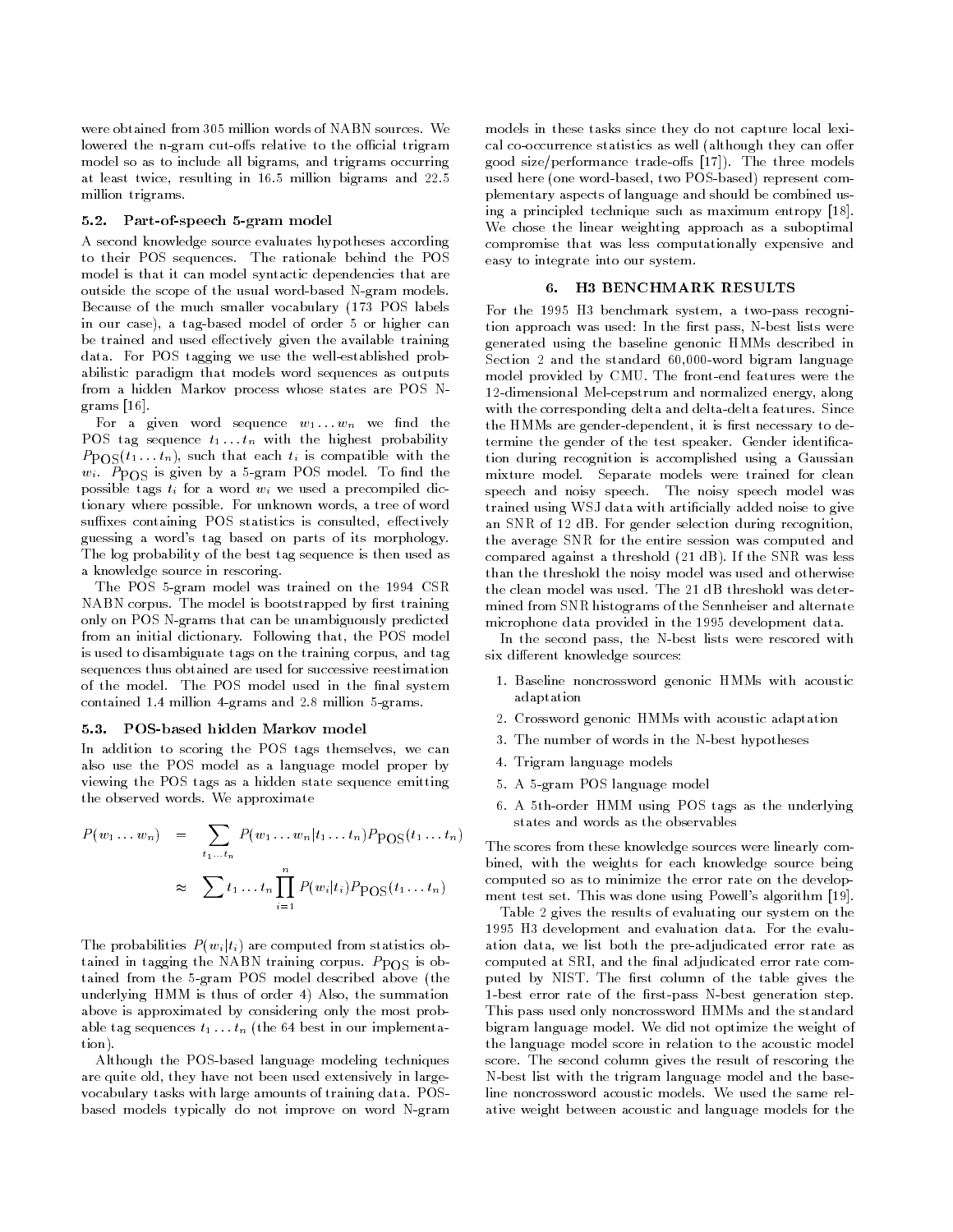| Non-crossword                   | Yes  | Yes  | Yes  |                      |      |  |  |
|---------------------------------|------|------|------|----------------------|------|--|--|
| $HMMs$ (NoCW)                   |      |      |      |                      |      |  |  |
| Cross-word                      |      |      | Yes  |                      |      |  |  |
| $HMMs$ (CW)                     |      |      |      |                      |      |  |  |
| Adapted NoCW                    |      |      |      | Yes                  | Yes  |  |  |
| Adapted CW                      |      |      |      | Yes                  | Yes  |  |  |
| Bigram                          | Yes  |      |      |                      |      |  |  |
| Trigram                         |      | Yes  | Yes  | $\mathrm{\bar{Y}es}$ | Yes  |  |  |
| Number of words                 |      |      | Yes  | Yes                  | Yes  |  |  |
| $\overline{POS}$ -tag           |      |      |      |                      | Yes  |  |  |
| lang. model                     |      |      |      |                      |      |  |  |
| Development test set error rate |      |      |      |                      |      |  |  |
| $H3$ P <sub>0</sub>             | 27.7 | 22.8 | 21.7 | 20.7                 | 20.0 |  |  |
| $H3-C0$                         | 16.4 | 11.9 | 10.8 | 10.6                 | 9.9  |  |  |
| Evaluation test set error rate  |      |      |      |                      |      |  |  |
| $H3$ P <sub>0</sub>             | 34.4 | 28.5 | 27.8 | 25.6                 | 25.4 |  |  |
| (adjudicated score)             |      |      |      |                      | 24.6 |  |  |
| $H3-C0$                         | 17.4 | 12.8 | 11.8 | 10.9                 | 10.7 |  |  |
| adjudicated score)              |      |      |      |                      | 9.7  |  |  |

Table 2. Results on the 1995 H3 benchmark

first two columns. In the third column, we included crossword acoustic models and the number of words in the N-best hypothesis. The weights of the different knowledge sources were optimized using Powell's algorithm [19]. The fourth column is identical to the third except that adapted acoustic models are used. Finally, in the fifth column, we added the POS tag-based language model knowledge sources.

## 7. EXPERIMENTS WITH MODEL TRAINING

After the conclusion of the benchmarks, we studied a method for improving the recognition performance for noisy speech based on training the HMMs using the alternate microphone SI-284 database. Such an approach was used to advantage by some sites during the evaluations (for example see [13]).

We would expect this approach to work well if there is a match between the noise during training and testing. However, if there is a signicant departure from the training conditions, then the performance will not be good. We found that for many microphones, the performance of this method was similar to that of the MMSE+POF feature extraction algorithm we used during the evaluations. However, for the B&K sound-level-meter microphone, the approach of training HMMs on the SI-284 alternate microphone database was signicantly worse than the MMSE+POF approach. This shows that the method of training on noisy data could fail when there is a significant mismatch between the noise in the training and testing conditions. We then used the models trained using the alternate microphone data, but performed the MMSE+POF robust feature extraction during recognition. The performance of this method was better compared to the previous case and it was also better than the method used by SRI during the evaluations. Finally, we used the MMSE+POF algorithm to process the alternate microphone data prior to training the models, and also used the MMSE+POF scheme during recognition. This approach was found to work the best.



Figure 1. Ratio of alternate microphone error to Sennheisererror for different microphones

Figure 1 plots the ratio of the error rate for the alternate microphone to the error rate for the Sennheiser microphone for each alternate microphone in the male subset of the H3 development set. We would like this ratio to be close to 1. For severely noisy conditions, this ratio will be large. The figure shows four different plots. The first plot  $(\text{train Senn.}, \text{test alt-1})$  is the baseline case of training on clean data and testing on the alternate microphone data. The second curve (train Senn., test alt  $1$  (mmse+pof)) reflects the performance of the scheme used by SRI for the evaluations. The models are trained on Sennheiser speech, but during testing the MMSE+POF approach is used. It can be seen that a signicant improvement in performance is obtained by using this method. The third plot (train alt  $2$ , test alt  $1$ ) shows the performance when the models are trained on the alternate microphone data and the standard (nonrobust) feature extraction scheme is used during training and testing. The figure shows that while this method worked well for most of the microphones, it performed much worse than the MMSE+POF approach for one microphone (the B&K sound-level-meter microphone). Finally, the last curve (train alt. 2 (mmse+pof), test alt. 1  $(mmse+pof)$ ) shows the case of training on the alternate microphone data but after processing with MMSE+POF, and testing on the MMSE+POF processed data. This was seen to give the best performance.

Based on the experiment, we decided to regenerate N-best lists for the evaluation data using the method of training on alternate microphone data processed using MMSE+POF. These lists were then rescored with trigram language models. The results of this experiment are shown in Table 3. From the table we see that both the 1-best error rate from the initial bigram N-best generation pass, and the trigram rescored error are signicantly lower than those achieved during the evaluations. We did not rescore the lists with all the other knowledge sources. However, because an additional 3% absolute reduction in the error rate was achieved by using these knowledge sources for the evaluation system